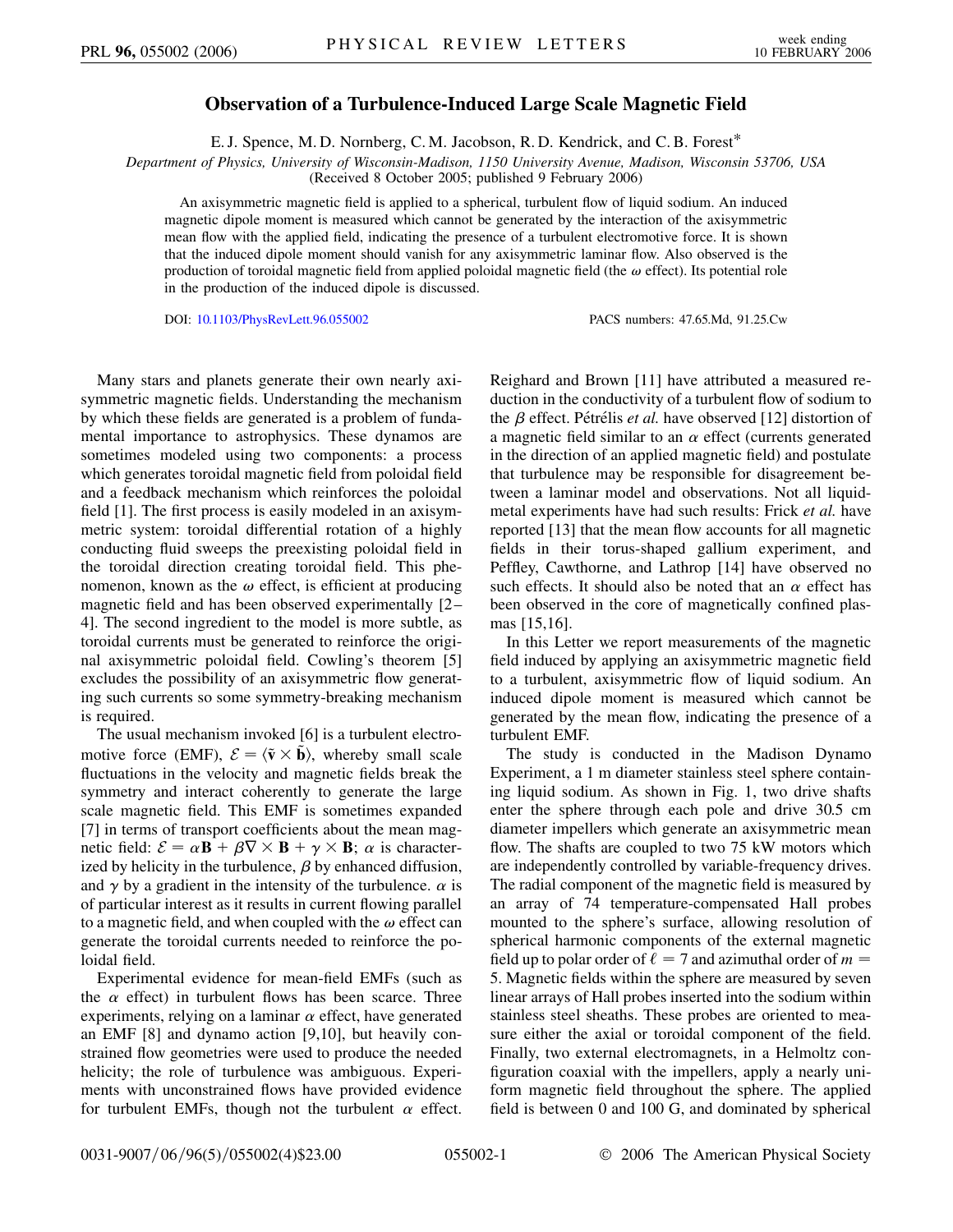

FIG. 1. Schematic of the Madison Dynamo Experiment showing a cutaway view of the sphere, impellers, external field coils, surface, and internal Hall probes.

harmonic content of  $\ell = 1$ ,  $m = 0$ ; the largest measured  $m \neq 0$  component of the applied field is less than 2% of the axisymmetric part.

The study is conducted in the kinematic regime—the magnetic field is not strong enough to affect the flow. The strength of the Lorentz force relative to the inertial forces acting on the fluid is characterized by the interaction parameter (also called the Stuart number),  $N =$  $\sigma aB_0^2/\rho v_0$ , where *a* is the radius of the sphere,  $\sigma$  and  $\rho$ are the conductivity and density of the fluid, respectively, and  $B_0$  and  $v_0$  are characteristic magnetic and velocity field magnitudes.  $N \sim 10^{-2}$  for a total magnetic field of 100 G and  $v_0 = 16.0$  m/s, so the magnetic field is not expected to alter the flow. This is confirmed by the linear dependence of the induced magnetic field with respect to the applied field. To affect the flow we would expect  $N \approx 0.1$ , or  $B_0 \approx 180$  G, a field magnitude not yet achieved. We note that the fluctuations, which are characterized by slower velocities, may be in a regime that is affected by the magnetic field.

The axisymmetric part of the velocity field generated by the impellors can be expressed in cylindrical coordinates  $(s, \phi, z)$  as

$$
\mathbf{v} = \nabla \Phi \times \nabla \phi + \nu_{\phi}(s, z)\hat{\mathbf{\Phi}}, \tag{1}
$$

where  $\Phi(s, z)$  is the poloidal stream function. The flow consists of two large cells, one in the northern and one in the southern hemisphere. An example of this flow, based on measurements made in a water model of the sodium apparatus [17], can be seen in the lower half of Fig. 2. The poloidal cells flow inward at the equator and outward at the poles. The two toroidal cells flow in opposing directions. The flow is similar to the *t*2*s*2 flow proposed by Dudley and James [18]; a flow which is calculated to magnetically self-excite at sufficiently high magnetic Reynolds number  $\text{Rm} = \mu_0 \sigma a \nu_0$ , where  $\mu_0$  is the vacuum magnetic perme-



FIG. 2 (color). Upper half: color contours of induced toroidal magnetic field,  $B_{\phi}(s, z)$ , measured by sets of internal Hall probes, for  $Rm_{tip} = 100$ . Induced poloidal flux surfaces,  $\Psi(s, z)$ , are in black. The positions of the internal Hall probes are indicated with dots. The cylindrical axis of symmetry is horizontal. Lower half: velocity field measured in a water model of the Madison Dynamo Experiment, for an impeller rotation rate of 16.7 Hz. Contours of toroidal flow,  $v_{\phi}(s, z)$ , are in color and poloidal stream function,  $\Phi(s, z)$ , are in black. The arrows indicate the direction of the poloidal flow, and the rectangles indicate the positions and size of the impellers which drive the flow.

ability ( $Rm_{tip} = \mu_0 \sigma a v_{tip}$ , where  $v_{tip}$  is the impeller tip speed). This study is conducted below the critical Rm for self-excitation, as demonstrated by the lack of observed growing magnetic fields. The Reynolds number of the fluid is  $\text{Re} \sim 10^7$ ; turbulent fluctuations of the measured flow can be as large as 20% of the mean, depending on location.

Once the sphere is full of sodium the motors are started and a constant magnetic field is applied to the sphere. Hall probes sample the magnetic field at 1 kHz for 5 minutes; the applied field is then subtracted from these data to determine the induced field. Measurements of the induced field are presented in the upper half of Fig. 2. The field is represented by a toroidal component,  $B_{\phi}(s, z)$ , and poloidal flux function,  $\Psi(s, z)$ , such that

$$
\mathbf{B} = \nabla \Psi \times \nabla \phi + B_{\phi}(s, z)\hat{\mathbf{\Phi}}.
$$
 (2)

The toroidal magnetic field, undetectable by probes outside the sphere and orthogonal to the applied poloidal field, is measured within the sphere by internal Hall probes, confirming the presence of the  $\omega$  effect. The peak amplitude of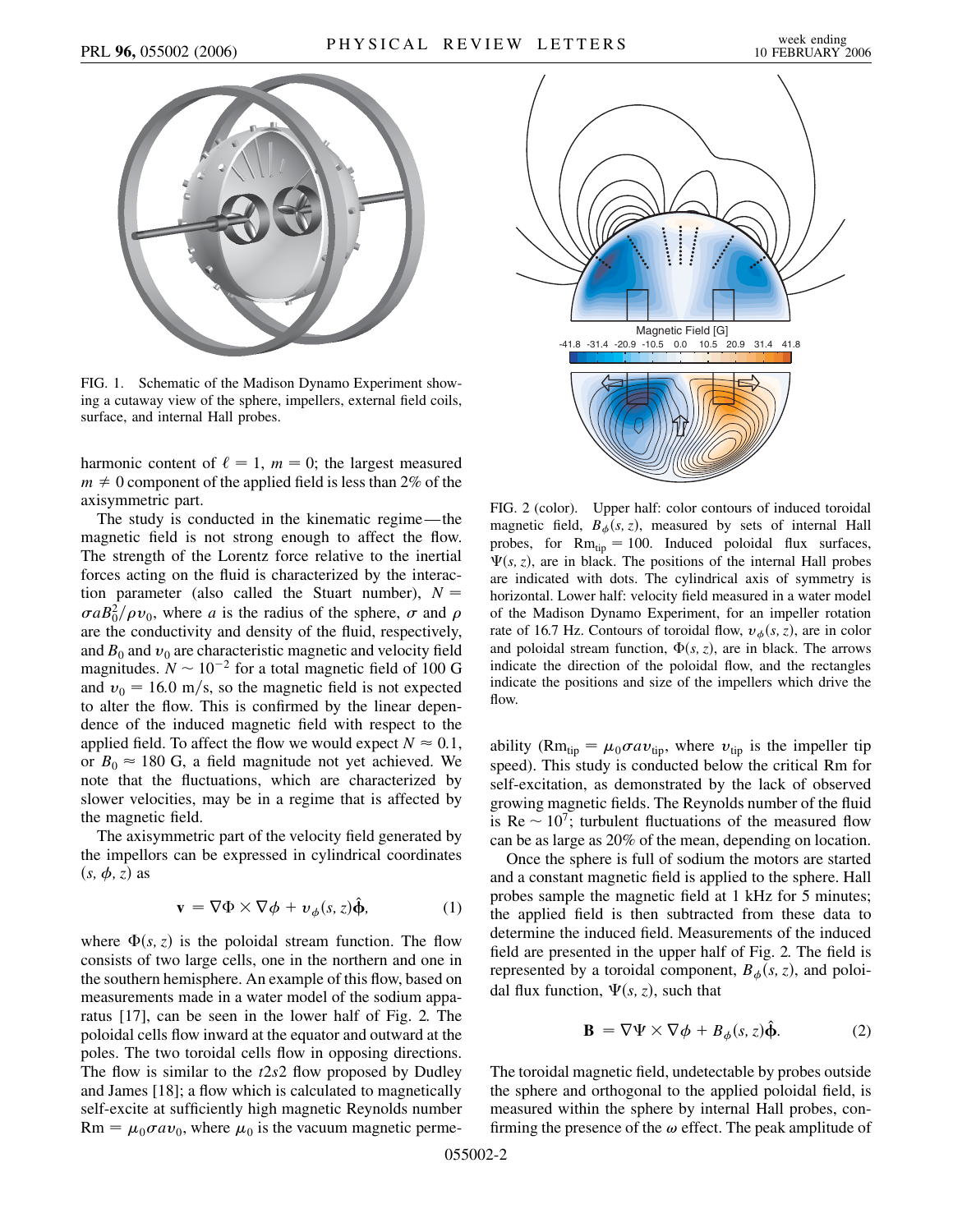the toroidal magnetic field scales linearly with Rm, and can be larger than the magnitude of the applied field.

The external induced poloidal magnetic field is decomposed into its spherical harmonic components to reveal its spatial structure. Since the Hall probes on the sphere's surface lie outside regions containing currents the magnetic field can be expressed as the gradient of a scalar magnetic potential,  $\mathbf{B} = -\nabla \Phi_m$ , which solves Laplace's equation. In spherical coordinates the solution to the potential, for the region excluding the origin, is well known:  $\Phi_m(r, \theta, \phi) = \sum_{\ell,m} D_{\ell,m} r^{-(\ell+1)} Y_{\ell}^m(\theta, \phi),$  where  $Y_{\ell}^m(\theta, \phi)$ is the spherical harmonic. The coefficients in the expansion,  $D_{\ell,m}$ , which fit the mean induced field, are calculated using singular value decomposition. The induced poloidal magnetic field is predominantly axisymmetric; the largest components are given in Table I. The dominant components with  $\ell$  equal to 3 and 5 are expected due to the structure of the applied field and mean flow; the large measured dipole component is not expected, as it cannot be generated by the axisymmetric mean flow, as will be shown below.

The induced dipole moment fluctuates dramatically in time around a well-defined mean, as seen in Fig. 3. Measurements indicate that the induced dipole depends on Rm [Fig. 4(a)] and upon the magnitude of the externally applied field [Fig. 4(b)]. The dipole moment's dependence on Rm eliminates the possibility of the measurement being a systematic error in the analysis. The EMF depends linearly on the applied field, indicating that it is a kinematic effect and not due to the backreaction.

While Cowling's theorem demonstrates that selfexcitation is not possible in axisymmetric systems, it is not obvious that a dipole moment cannot be induced by an axisymmetric velocity field exposed to an axisymmetric magnetic field. The proof of this is as follows. Consider a bounded, steady-state, axisymmetric system described by Eq. (2). For axisymmetric fields, the only nontrivial component of the dipole moment,  $\mu = \int x \times J d^3x$ , is oriented along the symmetry axis and results from currents flowing in the toroidal direction,

TABLE I. Mean energy in the largest induced external poloidal harmonics, maximum mean radial field on the sphere's surface, and field fluctuation level for several spherical harmonic components, for  $Rm_{tip} = 100$  and an applied field of 60 G.

| Energy            | $B_{r,\text{max}}$ | rms fluctuation |
|-------------------|--------------------|-----------------|
| $1.6 \text{ erg}$ | $11.4\text{ G}$    | 1.8 G           |
| 0.2               | 3.1                | 3.5             |
| 0.5               | 13.6               | 2.4             |
| 0.1               | 7.1                | 3.5             |
| 0.4               | 18.3               | 3.5             |
| 0.0               | 0.8                | 7.8             |
| 0.0               | 0.6                | 3.3             |
|                   |                    |                 |



FIG. 3. Induced dipole moment vs time, for  $Rm_{tip} = 100$  and an applied magnetic field of 60 G. 1 Gm<sup>3</sup> corresponds to 13.2 G at the sphere's pole.

$$
\mu_z = \int s J_\phi d^3 x. \tag{3}
$$

These currents can only be generated by the  $v \times B$  force due to the mean fields, so using Ohm's law gives

$$
sJ_{\phi} = s\sigma[\mathbf{v} \times (\nabla\Psi \times \nabla\phi)] \cdot \hat{\Phi}
$$
  
=  $\sigma[\nu_{\phi}\nabla\Psi - (\mathbf{v} \cdot \nabla\Psi)\hat{\Phi}] \cdot \hat{\Phi} = -\sigma\nabla \cdot (\mathbf{v}\Psi),$  (4)

where use has been made of  $\nabla \Psi \cdot \hat{\Phi} = 0$  and the fluid has been assumed incompressible,  $\nabla \cdot \mathbf{v} = 0$ . Inserting Eq. (4)



FIG. 4. (a) Mean induced dipole moment vs  $Rm_{tip}$ , for an applied field of 60 G with a quadratic fit valid at low Rm. (b) Mean induced dipole moment vs applied magnetic field, for  $Rm_{tip} = 100$ . A linear fit is plotted for comparison. Error bars are rms fluctuation levels about the mean; the uncertainties in the mean values are very small (less than  $0.01 \text{ G m}^3$ ) due to long averaging times.